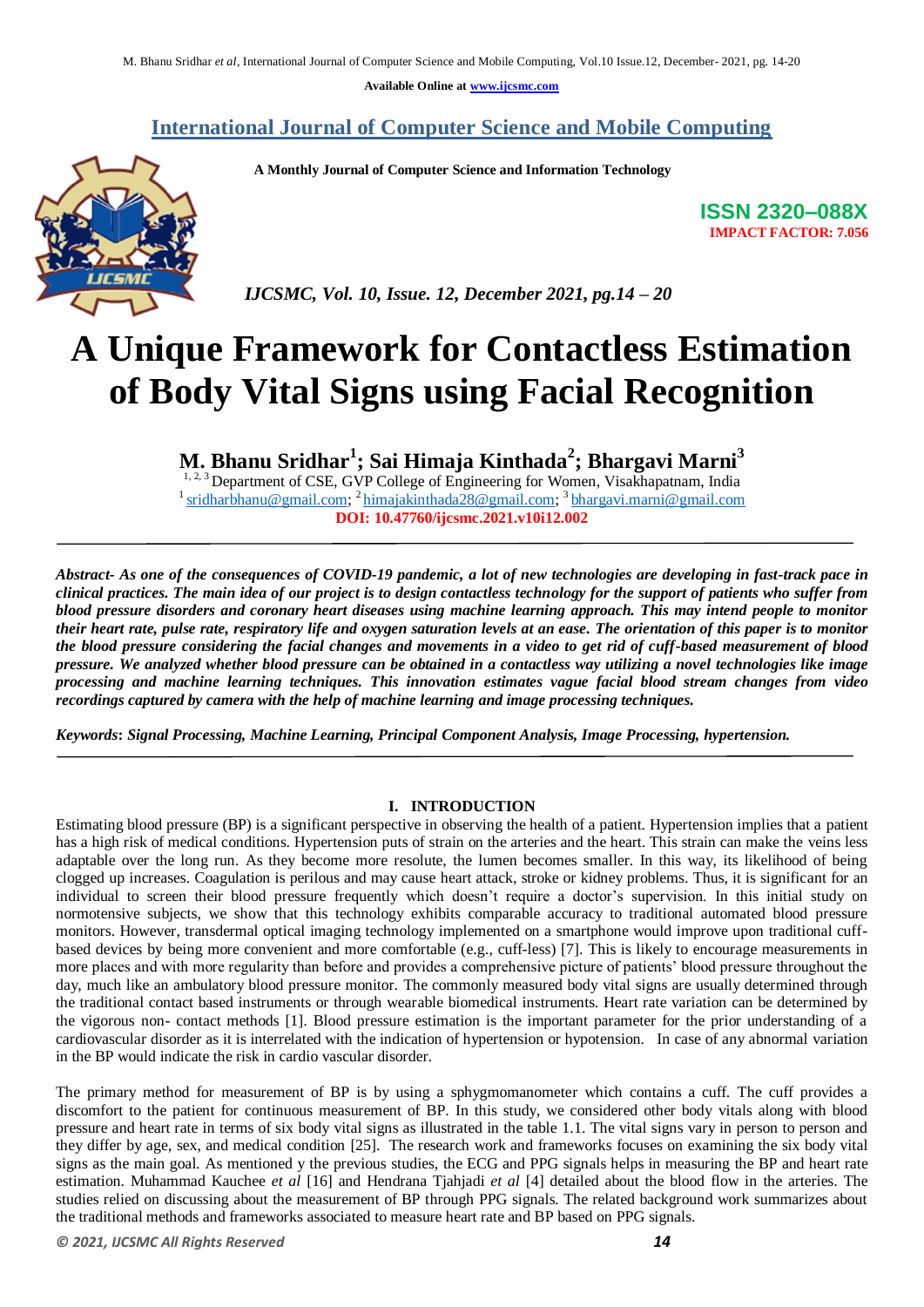The traditional methods for the estimation of BP involves with cuff as well as cuffless techniques. The BP estimation based on PPG using a cuff involves a small cuff around the finger which contains a built-in sensor. This approach provides a discomfort during continuous monitoring. This basic approach has been overcome by BP estimation without cuff using PPG. The measurement of BP without cuff using PPG includes three main methods- Pulse Transit Time (PTT), Pulse Wave Velocity (PWV) and Pulse Wave Analysis (PWA) methods. The PWV can be easily determined by using transit time and transit distance but finding an arterial location requires a medical expert supervision [16], [2]. There are two ways for achieving BP estimation that is parametric and non-parametric models [4][16]. The remote Photoplethysmography (rPPG) technology is a non-contact physiological parameter detection technology based on PPG [6]. The measured location and the intensity variation are recorded with video and the pulse wave signals can be extracted from the blood volume variation. Through the analysis of the feature vectors of the pulse wave signal, the heart rate, respiratory rate and oxygen saturation such physiological signals can thus be obtained [11].

There are so many established regression methods, such as support vector machines (SVM), linear regression, regression trees, model trees, ensemble of trees, and random forest. The regression models for BP estimation involve the unknown parameters of the model denoted as α (algorithm-specific), the independent variables X (features from PPG or ECG) and the dependent variable Y (either SBP or DBP). In [16], the authors proposed the GA-SVR (Genetic Algorithm Support Vector Regression) BP models to estimate the SBP and DBP. In the research performed in the authors estimated the SBP and DBP values using a Regression Tree, Multiple linear regression (MLR), and SVM. A 10-fold cross-validation was applied to obtain overall BP estimation accuracy separately for all three machine learning algorithms.

Most studies determine the chances for evaluation of blood oxygen saturation levels in a contactless approach with help of variations in the wavelengths ranges of two video images. It has been also observed in most studies that a variation in the green component of the captured video images of the face results as a pulse signal. A very few studies reported the estimation of the blood pressure estimation [20].

| <b>Bio Signal</b>    | Acronym          | Normal range         | <b>Vital</b>     |
|----------------------|------------------|----------------------|------------------|
|                      |                  |                      | Signal           |
| <b>Heart Rate</b>    | <b>HR</b>        | 60-100 beats per min | <b>HR</b>        |
| Systolic Blood       | <b>SBP</b>       | 90-120 mmHg          | <b>BP</b>        |
| Pressure             |                  |                      |                  |
| Diastolic            | <b>DBP</b>       | $60-90$ mmHg         | <b>BP</b>        |
| <b>Blood</b>         |                  |                      |                  |
| Pressure             |                  |                      |                  |
| <b>Blood</b><br>Mean | <b>MBP</b>       | $60-100$ mmHg        | <b>BP</b>        |
| Pressure             |                  |                      |                  |
| Respiratory          | <b>RR</b>        | 12-18 breath per min | <b>RR</b>        |
| rate                 |                  |                      |                  |
| Blood Oxygen         | SPO <sub>2</sub> | 95-100%              | SPO <sub>2</sub> |
| Saturation           |                  |                      |                  |

Table 1: The Normal range of values for different vital signals

This paper focuses on the medical condition of the patients who suffer with the heart problems. In this regard, this novel framework aimed to calculate blood pressure along with other body vital signals such as heart rate, respiration rate and oxygen saturation levels. This paper is written with the motivation from all the research studies which helped in presenting an efficient contactless technique for the extraction of blood pressure and other body vital signs. Moreover, the PPG and ECG along with ABP are used to calculate the Systolic and Diastolic Blood Pressure along with HR using the face video. The accuracies obtained for the estimations for this proposed technique depicts that it is safer to examine as a continuous and contactless cardio screening device.

The remaining paper is organised as follows: Section II explains the proposed methodology for the extraction of blood pressure along with other body vital signs with the captured ppg signals. Section III summarizes the experimental setup and the results of the framework which is followed by Section IV. The section IV gives the details about the discussions future scope and advantages of the proposed methodology.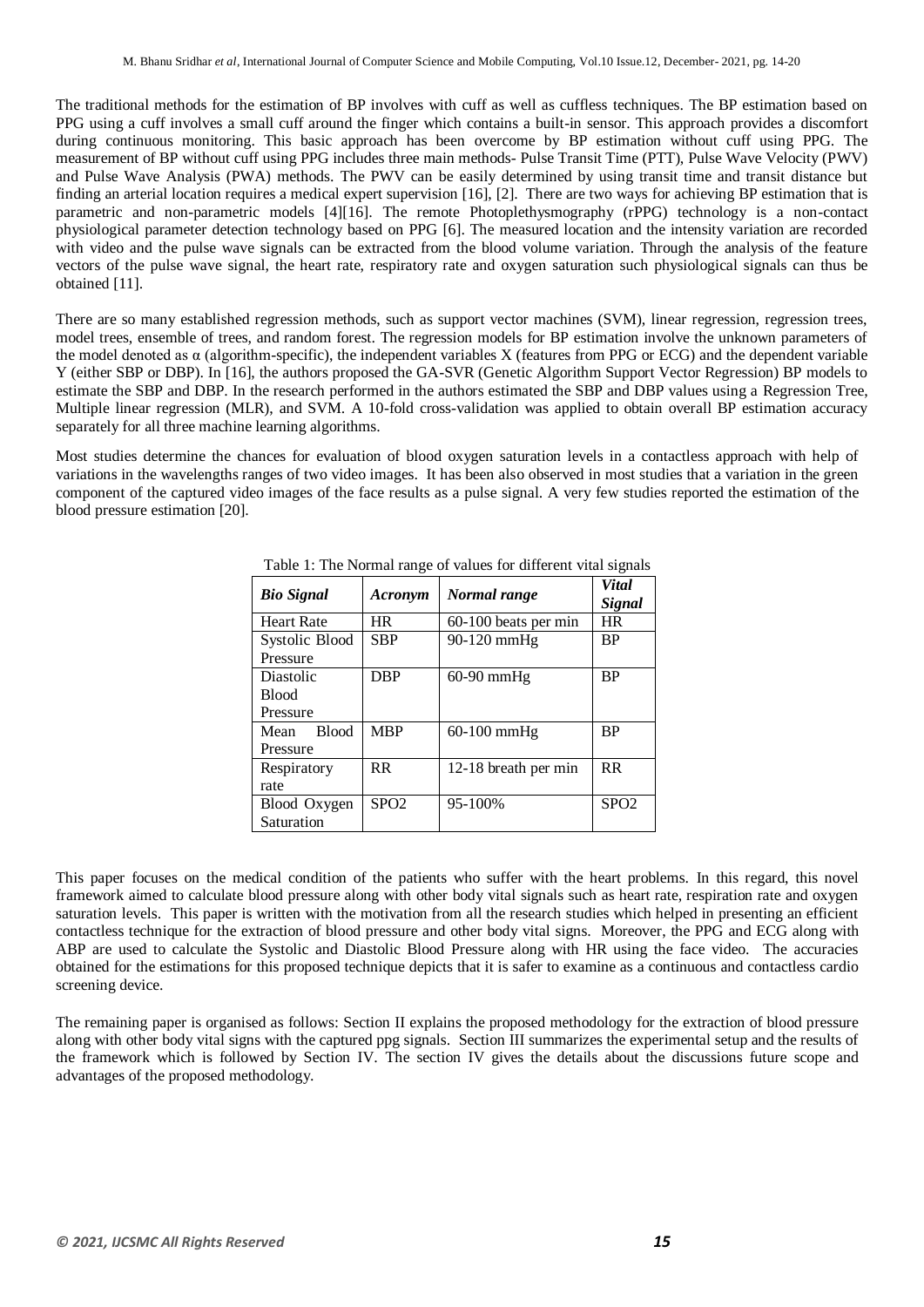#### **II. PROPOSED METHODOLOGY**

In this paper, we explore an approach to propose a novel method for classifying BP, heart rate, respiratory rate and SPO2 signs using image processing and machine learning techniques. We also intend to use signal processing technique to extract and amplify cyclical blood pulsations within the human facial vasculature [7]. The detailed block diagram of our methodology is illustrated in the figure.

### *A. Database*

In this paper, the database is a processed version of the Multi-parameter Intelligent Monitoring in Intensive Care (MIMIC) II online waveform database provided by PhysioNet organization is used as a source of ECG and PPG signals [5].This sample data consists of Systole, Diastole Blood Pressures and MAP (mean arterial pressure). MAP is defined as the average pressure in a patient's arteries during one cardiac cycle. It is considered a better indicator of perfusion to vital organs than systolic blood pressure (SBP). True MAP can only be determined by invasive monitoring and complex calculations; however it can also be calculated using a formula of the SBP and the diastolic blood pressure (DBP) [16].

$$
MAP = \frac{SBP + 2(DBP)}{3}
$$

The collected database consists of 5599 record parts having all of the ECG, PPG, and ABP signals. However, after removing the record parts with insufficient record durations (less than 10 min) or with very high or very low BP values (e.g., SBP  $\geq$  180, DBP  $\geq$  130, SBP  $\leq$  80, DBP  $\leq$  60), the final database consists of 3663 record parts associated with about a thousand unique subjects [16]. Each part has its own unique ID, which indicates its record and part numbers. ID field is used in the training and test process to prevent overlapping the subjects of the training set with that of in the test set. Fig. 2 and Table I demonstrate some statistical information about the distribution and ranges of the DBP, MAP, SBP, and HR values in the final database. Each instance is also given a unique ID to prevent overlapping of the data in the dataset. The dataset is then split into 80% for training and 20% testing. Thereafter, the signals are pre-processed before it is used to build a machine-learning model [5].

### *B. Image Processing*

Detection of body vital signs through image processing involves detection of facial color signals. This image processing phase involves two main phases. Firstly, the facial region must be detected in each frame of the video since the face is the only portion of the frame that will contain heart rate information. Second, the desired region of interest (ROI) within the face bounding box must be chosen.

*Face Detection and Tracking* Voila and Jones [26] proposed a Haar Cascade classifier for the detection of the face. We intend to use the OpenCV cascade classifiers pre trained on positive and negative frontal face images. The face detector is built from a cascade of classifiers of increasing complexity, where each classifier uses one or more Haar-like features. To achieve invariance with respect to lighting and scale, sub-windows are normalized and the final detector is slid over the image at varying window sizes. Any overlapping positive-classification windows are averaged to create a single facial bounding box. This face detection algorithm is applied to each frame in the video and outputs a bounding box for each face it detects. To maintain consistency across frames, if no face is detected in a frame, the face from the previous frame is used, and if multiple faces are detected, the face nearest to that in the previous frame is used [8].



Fig 1: Proposed Block Diagram

*Region of Interest* The face bounding box is detected using the face detection method which has background pixels in addition to facial pixels. An ROI is to be selected from the constituted bounding face box. Poh et al [8] had done a method for selecting the ROI where the centred 60% width of the bounding box and full height was extracted. This method simply removes the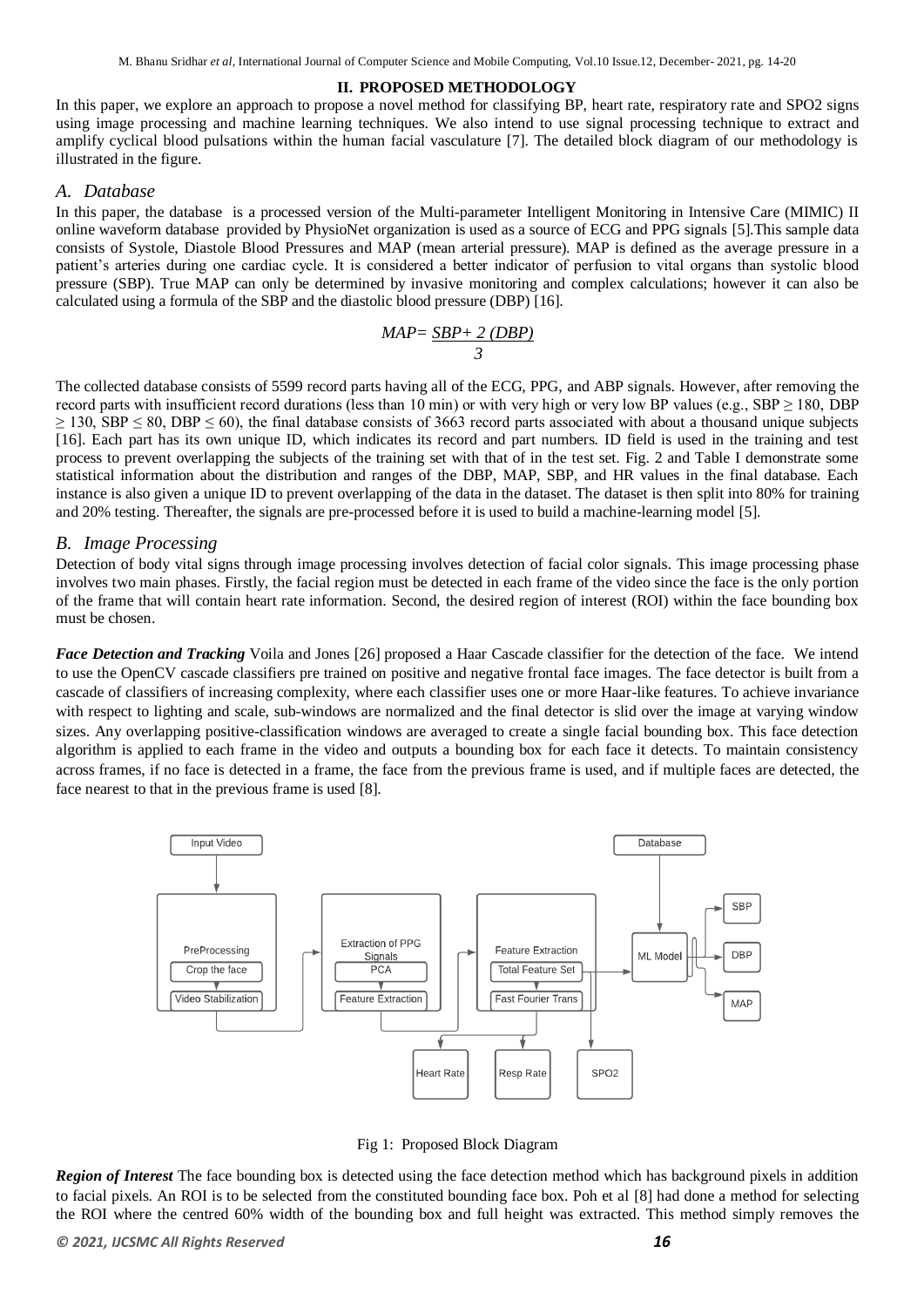background pixels that are left to te sides of the face. From the obtained face box, it is intended to remove the eye portion as the eye portion contains the non-skin pixels. The eye movement and blinking results in varying the pixels from frame to frame which disturbs the efficiency of the signal extraction. The paper also focuses on working to retain only the pixels above the eye region since Verkyusee et al. [8]has found that forehead has the strongest plethysmographic signal.



## *C. Principal Component Analysis*

PCA is the technique used for dimensionality reduction of multivariate dataset. The multivariate dataset is the aligned collection of PPG signal of single period cycle. The algorithm can be applied to aligned PPG signal. [14]. Once we have an ROI for each frame, we read color the color signals from the forehead region. We take the average of the pixels in the ROI across each color channel to get the three signals  $x_B(t)$ ,  $x_B(t)$  and  $x_G(t)$  at time t. PCA has found a widespread application in ECG signal processing. We use the PCA to derive the data using Eigen vector into principal components where this method is known as Eigen decomposition [14]. PCA helps in normalizing the color signals to the subjective source signals that helps in extracting the required vital sign features [12].

## *D. Extraction of Heart Rate and Respiration Rate and SPO2 levels*

Once we have the source signals, we can apply a Fourier transform to the data to examine their power spectrum and determine the prominent signal frequencies [22]. We can isolate frequency peaks in the power spectrum within the range 0.75 to 4 Hz, which corresponds to physiological heart rate ranges of 45 to 240 bpm. The measured heart rate will be the frequency within the acceptable range corresponding to the peak with the highest magnitude. Similarly, the measured respiratory rate range is evaluated considering the normal range of the respiration rate [23]. The SPO2 is obtained as the percentage through the face box itself.

## *E. Blood Pressure Measurement Model*

The Performance of Blood Pressure Estimation tested under many regression models [7] [5].To predict the BP, we use the basic regression framework,  $y = Px$  where y represents the vector of expected BP (systolic or diastolic), P is the matrix of parameter vectors – the rows of P correspond to different individuals and the columns correspond to the various parameters (which is equal to 21 here, as shown in Table I), and x is the regression weights (to be estimated). The regression framework is simple to interpret; the regression weights tell us the relative importance of various parameters in BP prediction.

**Regression Models** Once the features are extracted, the following are the various machine learning models considered to find the possible association between input features and the blood pressure [5]. The feature vectors are trained using all the models and compared with each other. Also, separate models are trained for estimating the targets such as SBP, DBP and MBP.

Linear Regression is a simple regression used for predictive modelling and easy to implement as well. It gives an equation with slope and intercept that predicts the target values. The relation between BP, denoted as Y and input features as  $x_1, x_2, \ldots, x_n$  are expressed in the equation

## $Y = 0 + 1x1 + 2x2 + ...$  nxn

where  $\lambda_1, \lambda_2, \ldots, \lambda_n$  are coefficients obtained from the model [16].

**Decision Tree Regression:** This regression trees build models in the form of a tree structure, which consists of a number of decision nodes that each selects a branch based on a trained condition [5]. An input traverses decision nodes of a tree to a leaf node which determines the final prediction value. Decision trees are models which are easy to understand and interpret. However, in some problems, they can create over-complex structures that do not generalize well, and hence demonstrate a poor performance.

**Support Vector regression:** Unlike simple linear regression, this helps to minimize the errors within the boundary line by separating the dataset using the hyper plane. The kernel function is used to transform the data into higher dimension to perform the linear separation [16]. Support vector regression uses support vector machine, which constructs the hyper plane between the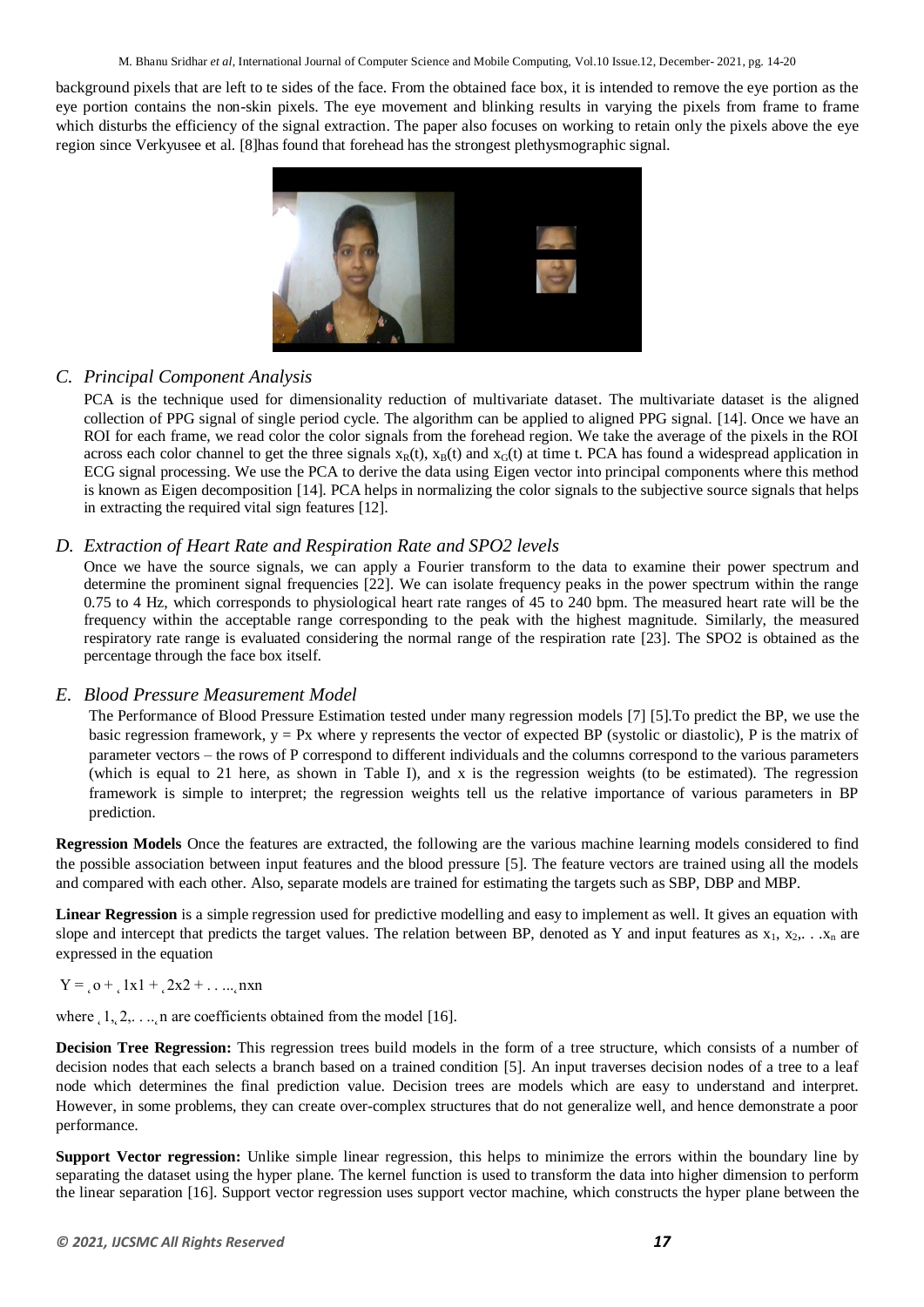data points which is the best fit line that has maximum number of points. Radial basis function is used as a kernel and Sci-kit library is used to train the regression model.

**Adaboost regression:** It is the boosting algorithm, i.e., it can be combined with any other machine learning algorithms to improve the performance. It combines all the weak learners to predict the target value. Predictions are made by calculating the weighted average of the weak classifiers. Here, 1000 number of decision trees are used to train a model. It is also less susceptible to the overfitting problems.

**Random forest regression:** This Regression is one of the most effective models of machine learning for predictive analysis. It is good at estimating the output even when the features are in non-linear relation with targets[15]. RF also reduces the overfitting, i.e., it reduces the variance bias trade off by combining the predictions of every decision tree. Diversity in every tree results in the robustness of the model. Sci-kit library is used to train the regression model.

**Feature selection:** Among various machine learning algorithms, the best model that provides least error is Random Forest that obtains the optimal feature set separately for SBP, DBP and MBP. Random forest adds additional randomness to the model, while growing the trees. Instead of searching for the most important feature while splitting a node, it searches for the best feature among a random subset of features. This results in a wide diversity that generally results in a better model. The inverse of mean absolute error from the ML model is considered as the fitness function.

In this comparison, simple regression models (i.e., linear regression and decision tree), strong and nonlinear models (i.e., RBF kernel SVM) as well as boosting and ensemble methods are included. The performance of the BP estimation using linear regression is much lower than the estimation performance when using strong nonlinear learning algorithms such as kernel machines or ensemble learning methods. Especially, in the whole-based approach, linear regression and decision tree are almost incapable of producing acceptable accuracies. On the other hand, other models such as SVM, AdaBoost, and random forest are more promising [16]. Considering the mean absolute error (MAE) criterion, the Random Forest approach outperforms the others by a margin. The model weights were inspected using the Gini importance, which measures the importance of each feature in terms of the total reduction of the tree splitting criterion. It turned out that, compared to other features; PATd feature is playing a more significant role in the BP prediction.

### **III. RESULTS**

Our study tested the hypothesis that this proposed framework accurately detects the body vital signs from the video of the face. First, we determined the Oxygen saturation levels with the help of wavelength propagation from the face box. Second, the heart rate and respiratory rate are assessed against the reference data. Later, we quantitatively assessed our BP prediction model against the reference systolic, diastolic measurements.

The results clearly indicated that the extracted respiratory signal is having a strong correlation with that of the actual respiratory signal. The table II illustrates the results of the accuracy rate calculated from the original Respiratory rate and the extracted Respiratory rate.

| S. No | <b>Original RR</b> | <b>Extracted RR</b> | Accuracy (%) |
|-------|--------------------|---------------------|--------------|
|       | 10.38              | 10.36               | 99.92%       |
|       | 12.57              | 12.57               | 100.%        |
|       | 15.76              | 15.56               | 97.57%       |
| +.    | 14.15              | 14.14               | 99.94%       |

Table 2. Accuracy calculations for Respiratory rate.

BP measurement was estimated using many regression models like Linear Regression, AdaBoost, and Random Forest. Based on the accuracy level, we considered Random Forest for this paper which gave us nearly 80% accuracy. Even the error rate is least for Random forest. The accuracy for Systole and Diastole is 0.84 and 0.79 respectively with random forest. The following Table 2 shows the comparison of MAE and RMSE on various ML algorithms. Different combinations of features are investigated to demonstrate the improvement in performance due to the proposed features on various ML algorithms.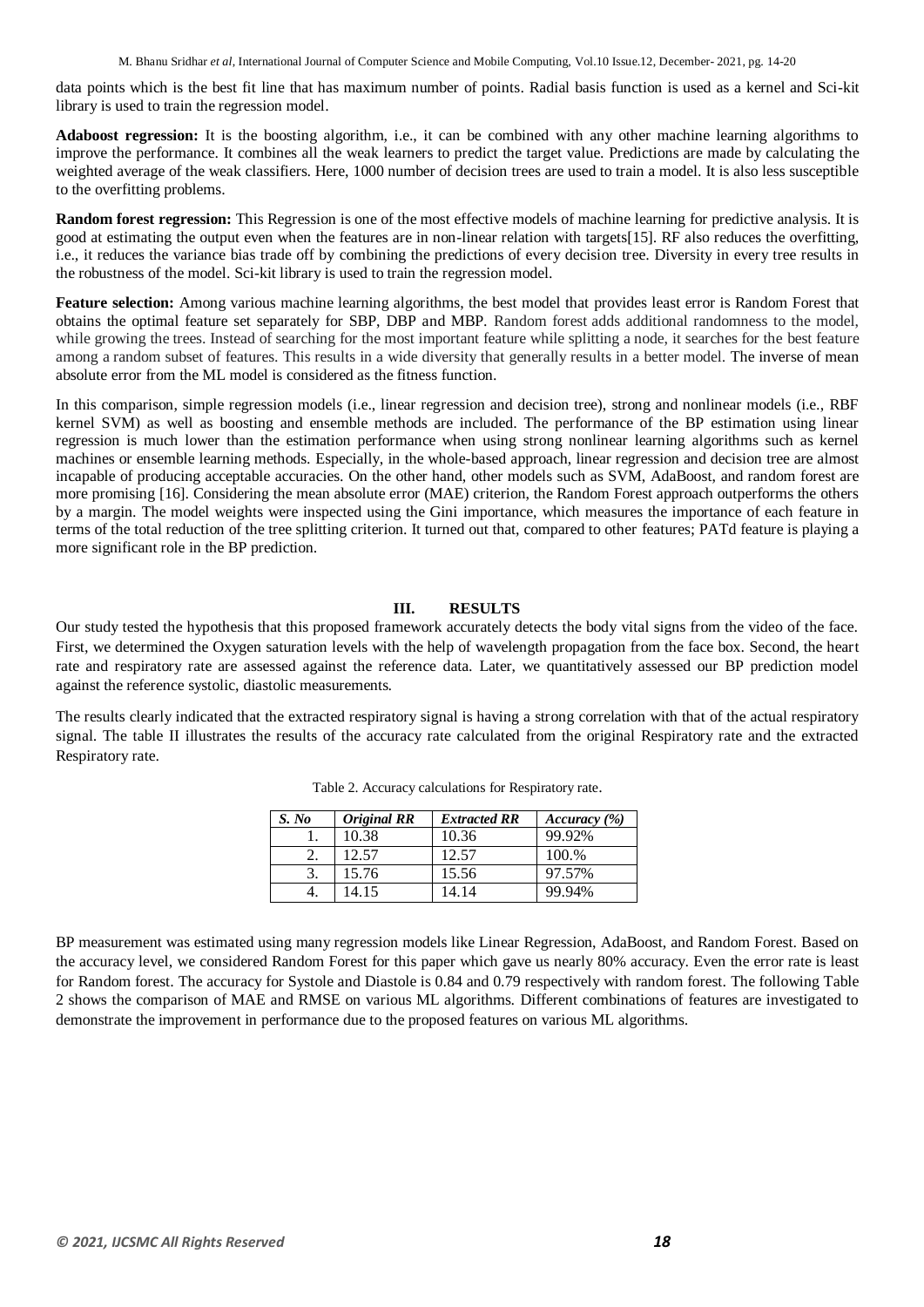| <b>BP</b>  | <b>Feature set</b>                                                                       | <b>Machine Learning Techniques</b> |                                  |                                  |                                  |                                     |                                  |                                  |                                  |                                    |                                  |
|------------|------------------------------------------------------------------------------------------|------------------------------------|----------------------------------|----------------------------------|----------------------------------|-------------------------------------|----------------------------------|----------------------------------|----------------------------------|------------------------------------|----------------------------------|
|            |                                                                                          | <b>Linear Regression</b>           |                                  | <b>Ridge Regression</b>          |                                  | <b>Support Vector</b><br>Regression |                                  | Adaboost<br>Regression           |                                  | <b>Random Forest</b><br>Regression |                                  |
|            |                                                                                          | <b>MAE</b>                         | <b>RMSE</b>                      | <b>MAE</b>                       | <b>RMSE</b>                      | <b>MAE</b>                          | <b>RMSE</b>                      | <b>MAE</b>                       | <b>RMSE</b>                      | <b>MAE</b>                         | <b>RMSE</b>                      |
| <b>SBP</b> | <b>ALL</b><br>PTT + PPG features                                                         | 14.05<br>15.27                     | 17.78<br>18.90                   | 14.23<br>15.19                   | 18.04<br>18.94                   | 14.85<br>15.14                      | 18.92<br>19.30                   | 14.20<br>15.63                   | 17.17<br>19.17                   | 10.83<br>14.14                     | 14.96<br>18.18                   |
|            | <b>Physiological features</b><br>PTT + ECG features + alpha                              | 15.13<br>15.06                     | 18.84<br>18.91                   | 15.10<br>15.08                   | 18.90<br>18.81                   | 14.70<br>14.94                      | 19.04<br>19.07                   | 16.90<br>16.18                   | 20.07<br>19.44                   | 11.89<br>11.16                     | 15.88<br>15.00                   |
| <b>DBP</b> | ALL<br>PTT + PPG features<br>Physiological features<br>PTT + ECG features + alpha        | 10.76<br>11.37<br>11.06<br>11.35   | 13.92<br>14.38<br>14.05<br>14.33 | 10.94<br>11.41<br>11.40<br>11.21 | 13.92<br>14.31<br>14.30<br>14.12 | 10.98<br>11.17<br>11.08<br>11.05    | 14.41<br>14.61<br>14.51<br>14.47 | 11.99<br>12.52<br>11.81<br>12.11 | 14.32<br>14.98<br>14.36<br>14.45 | 8.43<br>10.58<br>9.38<br>8.55      | 11.62<br>13.73<br>12.54<br>11.84 |
| <b>MBP</b> | <b>ALL</b><br>PTT + PPG features<br>Physiological features<br>PTT + ECG features + alpha | 10.44<br>11.19<br>10.86<br>11.08   | 13.28<br>13.86<br>13.58<br>13.79 | 10.59<br>11.14<br>11.09<br>10.95 | 13.30<br>13.77<br>13.76<br>13.60 | 10.70<br>10.95<br>10.77<br>10.75    | 13.76<br>14.01<br>13.95<br>13.83 | 10.95<br>12.06<br>11.27<br>11.96 | 13.07<br>14.36<br>13.55<br>14.10 | 8.35<br>10.22<br>9.11<br>8.45      | 11.05<br>13.12<br>11.91<br>11.33 |

Table 3: Comparison of performance of various ML methods using different feature set

Similarly we intended to calculate the Heart Rate and Oxygen Saturation Levels with better accuracy. The below figure summarizes the obtained body vital signs.



## **IV. CONCLUSION**

This paper proposes a novel approach that extracts the PPG using face video and estimates the BP and HR based on it.The proposed methodology consists of signal de-noising, feature extraction, and regression stages. The time-domain features are extracted from the ECG and PPG signals for the continuous cuffless blood pressure estimation. Experiments have been performed to testify the feasibility of the proposed non- invasive BP measurement method. During the practical tests, the light intensity, facial motion and the distance between the face and the camera would have effect on the measurement result. The participant should kept his/her face as still as possible and the optimal distance between the face and the camera is around 60 cm under normal daylight circumstances, which would be easy to set such measurement environment. Factors like skin complexion have been overlooked in this study; it is challenging to extract PPG from the face video with a darker skin-tone.

#### **V. FUTURE WORK**

This approach is tested over an online database that mostly had young and healthy volunteers. Since, BP estimation using the video based PPG has been explored; there is only one suitable online database on which the experiments can be conducted [3]. In future, we look forward to collect and work with bigger and diverse databases, collected at government dispensary. This database will include old and young subjects with known cardiovascular diseases and a variety of skin-tone. Our future work will be based on improving the robustness and accuracy of the proposed approach [3].

This approach can be easily modified into a mobile application and software, which can be used with android mobiles and laptop/computers. In future, the proposed approach can be used for stress management and hypertension monitoring at home, office, school, college, meditation and medical centres. It is an inexpensive, compact and time efficient approach that can be readily used whilst involved in your day to day activities.

Future work will investigate how to tune the parameters in the BP model to adapt in more general scenarios considering different applicable requirement. Besides, the online adjusting scheme would be explored to design the model to setup the baseline of the tester for long-term personal health monitoring.